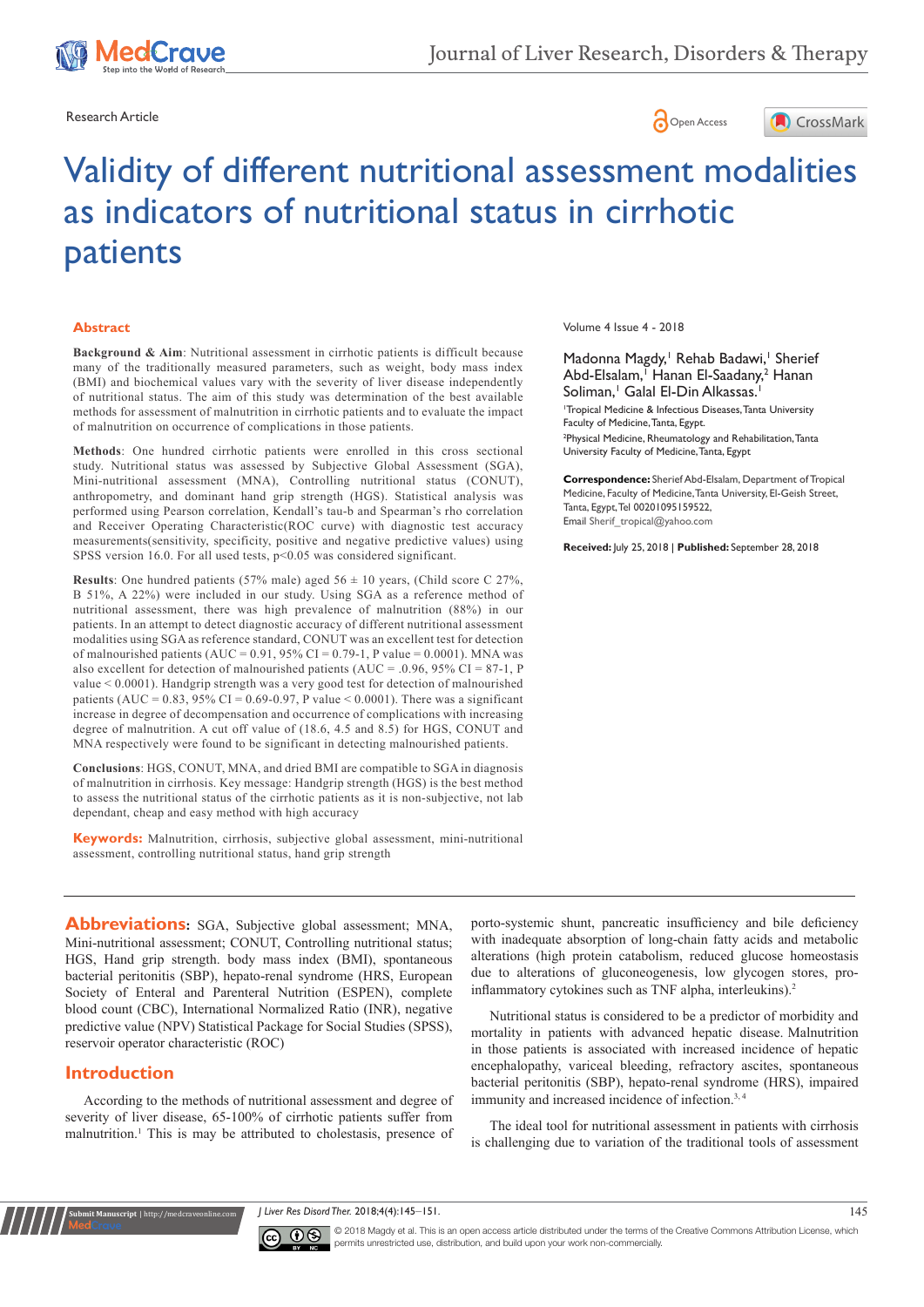that vary with the severity of liver disease independently of nutritional status and the gold standard of nutritional assessment in cirrhotic patients has not been established yet.<sup>5</sup>

Assessment of nutritional status consists of combination of history, physical examination, laboratory assessment, anthropometrics, and body composition.<sup>6</sup>

Many methods of assessment of nutritional status have been developed to identify malnourished patients or the risk for malnutrition. Most of the methods of assessment like, subjective global assessment (SGA), Mini Nutritional Assessment (MNA), Nutritional Risk screening (NRS) and Malnutrition Universal Screening Tool included blends of information as medical history, dietary intake, amount of weight loss, biochemical variables, and anthropometric measurements.7

The BMI is well known anthropometric measure that is basic in assessment of nutritional state of healthy and diseased persons. It is a cheap and convenient objective tool dependent on height and weight. But, presence of cirrhosis and oedema make it non accurate tool as it overestimate the actual body mass. Campillo<sup>8</sup> used the "Dry BMI" as a corrected BMI values interpretation according to amount of ascites.8 They considered these values (Dry BMI) as a valid method of nutritional assessment in cirrhotic patients with sensitivity of 90% and specificity of 86% in their studies Campillo<sup>8</sup> Campillo<sup>9</sup> Using the interpretation values of dry BMI in our study improved the sensitivity of BMI from 17%-89%, but still with 66% specificity.

Subjective global assessment (SGA) is the most popular method used in evaluation of nutritional state in hospitalized patients.<sup>10,11</sup> The use of the SGA was recommended by the 2006 guidelines of the European Society of enteral and parenteral Nutrition (ESPEN) together with anthropometric analysis and handgrip strength test (HGS) for identifying patients with cirrhosis who are at risk of malnutrition.<sup>12</sup> Lacking gold standard nutritional assessment tool in cirrhotic patients renders SGA widely accepted tool for evaluation in such patients despite its limitations in predicting clinical outcomes.13,14 So, our study aimed to identify the most efficient tool to assess nutritional state in cirrhotic patients as well as to evaluate the impact of malnutrition on occurrence of complications in those patients.

#### **Methods**

Our study was designed as a descriptive cross sectional study of 100 patients with cirrhosis, admitted to [removed for blind peer review] starting between June 2016 and February 2017. The diagnosis of cirrhosis was based on the medical history, physical examination, biochemical findings and imaging methods (ultrasound and / or computed tomography).The patients aged 18 years or more with documented liver cirrhosis in a stable hemodynamic condition were invited to enter in our study. Those who accept to share were included. Patients with hepatic encephalopathy grade III-IV, active gastrointestinal bleeding, ongoing alcoholism, sepsis, liver failure, suspected hepatocellular carcinoma (using alpha fetoprotein AFP and / or abdominal ultrasound), chronic diarrhoea, on haemodialysis or with renal failure, patients with chronic debilitating diseases (e.g. DM, T.B) were excluded from the study.

The protocol was approved by the ethical committee of [removed for blind peer review].A written informed consent was obtained from all participants in the study.

The laboratory data collected included complete blood count (CBC), bilirubin, albumin, prothrombin time (PT), International Normalized Ratio (INR), serum urea, serum creatinine and serum cholesterol; all markers were measured by standard laboratory methods. The ultrasound evaluation included the signs of cirrhosis and portal hypertension. For all patients CTP score was calculated based on clinical examination, laboratory findings and U/S data.

Nutritional status of the patients was determined for each patient by means of:

- a. Anthropometric measurement: including weight and height BMI was calculated by dividing weight in kg/(height in meters)<sup>2</sup>. To correct for overweight estimation due to ascites, dry BMI was interpreted to have under nutrition as follow; No ascites, BMI  $\leq 22$  kg/m<sup>2</sup>, Mild ascites, BMI  $\leq 23$  kg/m<sup>2</sup>, Tension ascites, BMI  $\leq$  25 kg/m<sup>2</sup>.
- b. Body fat and body water contents were measured using Body composition analyzer (Model: X- contact 350 F, Measurement Range:  $100-950 \Omega$ ).
- c. Subjective Global Assessment (SGA): The features of SGA are history, physical evaluation and SGA rating. The history includes weight change, dietary intake, gastrointestinal symptoms, and functional capacity of work. Physical examination includes detection of ankle oedema and ascites. Based on this evaluation, patients were classified into three groups: well nourished, moderately malnourished and severely malnourished.15
- d. Mini-nutritional assessment (MNA): The features of MNA are change in food intake, weight loss and psychological stress in the last 3 months, mobility of the patient, neuropsychological problems and BMI (Calf circumference if BMI is not available) based on this evaluation, patients were defined as normal nutritional status, at risk of malnutrition and malnourished.16
- e. Handgrip strength(HGS): HGS was measured with the subject in the seated position, shoulders adducted and neutrally rotated, elbow flexed at 90° with the forearm and wrist in a neutral position. Every patient squeezed the dynamometer (Haoyue brand) with as much force as possible, 3 trials were performed on dominant hand and the average of the measurements used for comparison with age- and sex-adjusted standards.<sup>17</sup>
- f. Controlling nutritional status (CONUT): it is consisted of three parameters, serum albumin, cholesterol, and total lymphocytic count.18

Based on this evaluation, patients were defined as normal, light, moderate and severe degree of under nutrition.

Statistical analysis: The collected data were organized, tabulated and statistically analyzed using Statistical Package for Social Studies (SPSS) version 16. Chicago. SPSS Inc. Categorical data were presented as number and percent while numerical data were presented by mean ± standard deviation for normally distributed data. For skewed data, median and inter-quartile range was used. Association between different parameters and degree of malnutrition was tested using Kendall's tau-b and Spearman's rho correlation to obtain correlation co efficient(r). For evaluation of diagnostic accuracy of different modalities used to test malnutrition in our patients, we perform reservoir operator characteristic (ROC) curve using SGA as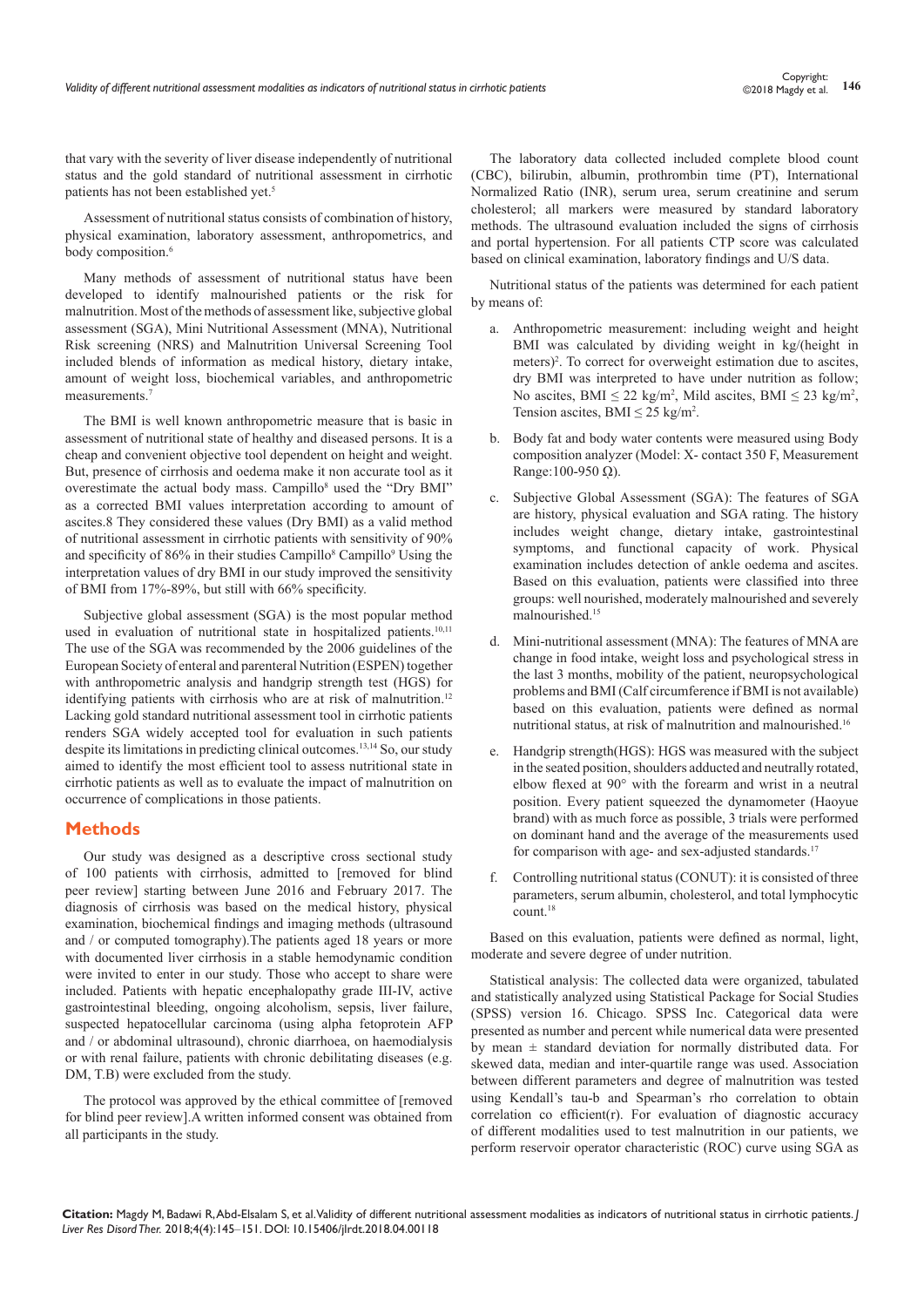the best available reference test. The area under the curve(AUC) with 95%CI were used to get the optimal cutoff values, and sensitivity, specificity, positive predictive value (PPV), negative predictive value (NPV) and test accuracy were calculated accordingly. For all used tests P value <0.05 was considered significant. As SPSS doesn't allow for comparison of ROC curves, we used MedCalc for Windows, version 18.6 (MedCalc Software, Ostend, Belgium) for all pair wise comparison between ROC curves with standard error (SE) calculated according to DeLong et al., 1988. to calculate the Z score. P value <0.05 was considered significant.

## **Results**

A series of 100 hospitalized cirrhotic patients, 57 (57%) male and 43 (43%) female, median age 56 (range 18-76 years) were included. The etiology of liver disease was HCV in 97 (97%), one patient had primary biliary cirrhosis and 2 patients had autoimmune hepatitis. Twenty two patients (22%) were classified as Child A, 51 patients (51%) Child B and the rest 27 patients (27%) were Child C.

By clinical examination of the patients it was found that about 57% of them had ascites in the form of mild, moderate, marked and tense ascites, 64% of them had lower limb oedema, 9% had reducible umbilical hernia, 34% were jaundiced, 54% with pallor, 19% had hepatic encephalopathy grade I & II–in whom nutritional assessment was done after recovery from encephalopathy- and 22% had ecchymosis. The biochemical tests and anthropometric measurements of the studied patients were shown in (Table 1).

The studied patients admitted to the hospital with infection were 52%(16 patients with chest infection,15 with spontaneous bacterial peritonitis, 9 with urinary tract infection, 3 with typhoid and 9 with cellulitis affecting the lower limbs.

Number of malnourished patients according to SGA was 88%, MNA was 88%, CONUT was 95%, handgrip strength was 81%, BMI was 17% and dry BMI was 79% (Figure 1).



Figure 1: Number of malnourished patients as measured by different modalities of nutritional assessment.

In an attempt to detect diagnostic accuracy of different nutritional assessment modalities using SGA as reference standard, dry BMI was a very good test for detection of malnourished patients  $(AUC = 0.81$ , 95% CI =  $0.66 - 0.95$ , P value < 0.0001). CONUT was an excellent test for detection of malnourished patients (AUC =  $0.91$ , 95% CI =

0.79-1, P value = 0.0001).MNA was an excellent test for detection of malnourished patients (AUC = .0.96, 95% CI = 87-1, P value < 0.0001). Handgrip strength was a very good test for detection of malnourished patients (AUC =  $0.83$ , 95% CI =  $0.69$ -0.97, P value < 0.0001) (Table 2) (Figure 2).



**Figure 2**: Diagnostic accuracy of different nutritional assessment modalities.

We compared the areas under ROC curves using SGA as classification variable to calculate Z score. The result of pair wise comparison of all ROC curves shows that area under ROC curve was significantly higher for MNA in comparison to HGS (P=0.0189) and dry BMI (P=0.0107). All other tests had comparable area under the curve (P>0.05), (Table 3) (Figure 2).

There was a significant positive correlation between degree of malnutrition assessed with Handgrip strength, Dry BMI and presence of infection at time of admission ( $r= 0.214$ , 0.212 and P=0.033, 0.035 respectively) while assessment with SGA, CONUT and MNA lacks this correlation (P= 0.225, 0.091, 0.225, 0.237 respectively).There was a significant positive correlation between degree of malnutrition as assessed by scores of CONUT and Handgrip strength and presence of ascites at time of admission ( $r= 0.190, 0.227$  and  $P= 0.047, 0.024$ ) respectively, while assessment with SGA, MNA and Dry BMI lacks such correlation (P= 0.796, 0.08 and 0.053 respectively) as shown in (Table 4).

Considering severity of liver disease, The degree of malnutrition assessed with SGA, CONUT, MNA, Handgrip strength, Dry BMI had a significant positive correlation to Child score (r= 0.479, 0.292, 0.479, 0.478 and 0.484 respectively), significant negative correlation to serum albumin (r= -0.491,-0.756,- 0.491,-0.558,and -0.443 respectively) with  $P < 0.0001$  for them all, but significant positive correlation to INR for the first 3 methods ( $r = 0.205, 0.205, 0.279$ ) and  $P= 0.04$ , 0.005 and 0.04 respectively) and significant positive correlation to total bilirubin for the first 4 methods ( $r = 0.376$ , 0.392, 0.376, 0.288 and P= 0.0001, 0.0001, 0.0001and 0.004 respectively) as shown in Table 4.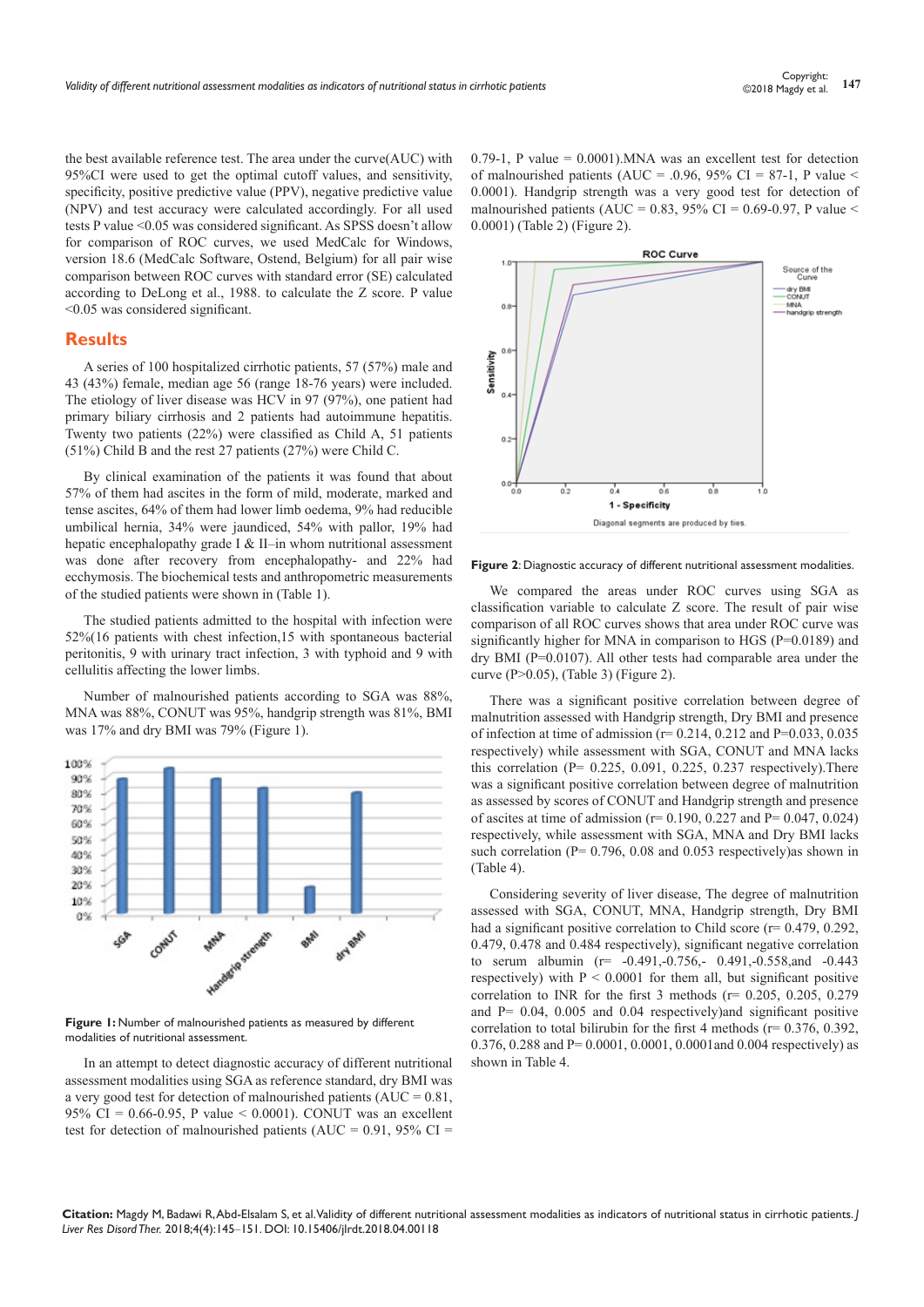| Item                 | Mean   | SD       | <b>MIN</b>      | <b>MAX</b> | Median         | <b>IQR</b>  |
|----------------------|--------|----------|-----------------|------------|----------------|-------------|
| Hbgm/dl              | 10.33  | 1.97     | 6.1             | 17.2       | 10.1           | $  \cdot  $ |
| Platelets /cu mm     | 134170 | 82006.17 | 20000           | 430000     | 108000         | 410000      |
| WBCs /cu mm          | 6099   | 2930.88  | 2500            | 13900      | 4950           | 1400        |
| TB mg/dl             | 2.68   | 2.94     | 0.4             | 13         | 1.65           | 12.6        |
| ALT U/L              | 39.35  | 35.29    | $\overline{10}$ | 188        | 27             | 178         |
| AST U/L              | 64.3   | 51.35    | 15              | 274        | 45.5           | 259         |
| S. albumin mg/dl     | 2.83   | 0.56     | $\mathsf{I}$ .4 | 4.3        | 2.8            | 2.9         |
| <b>INR</b>           | 1.49   | 0.39     | 1.05            | 3.91       | 1.42           | 2.86        |
| S.creatinine mg/dl   | 0.98   | 0.3      | 0.21            | 2.04       | 0.995          | 1.83        |
| Urea mg/dl           | 36.83  | 17.31    | 13.2            | 92         | 32.5           | 78.8        |
| S. cholesterol mg/dl | 109.55 | 39.15    | 43              | 256.4      | 104.05         | 213.4       |
| ESR <sub>I mm</sub>  | 37.34  | 22.61    | 5               | 85         | 31             | 80          |
| ESR <sub>2</sub> mm  | 63.99  | 31.48    | $\overline{10}$ | 130        | 60             | 120         |
| CRP mg/L             | 8.16   | 11.8     | 0               | 48         | 6              | 48          |
| RBS mg/dl            | 113.08 | 31.44    | 65              | 197        | 103.5          | 132         |
| Height               | 164.5  | 8.04     | 44              | 189        | 164            | 45          |
| Weight               | 78.08  | 14.13    | 40.7            | 121.4      | 76.7           | 80.7        |
| <b>BMI</b>           | 28.95  | 5.47     | 8.1             | 46.3       | 28.25          | 28.2        |
| Dry BMI              | 1.77   | 0.42     | 8.1             | 46.3       | $\overline{2}$ | 28.2        |
| Body fat             | 22.13  | 10.45    | $\mathsf{L}$    | 51.5       | 21.65          | 50.4        |
| Body water           | 39.89  | 7.17     | 13.7            | 55.7       | 39             | 42          |

**Table 1**: Biochemical tests and anthropometric measurements of the studied patients (n=100)

**Table 2:** Diagnostic accuracy of different nutritional assessment modalities

|                   | Cutoff     | Sensitivity | Specificity | <b>PPV</b> | <b>NPV</b> | Accuracy |
|-------------------|------------|-------------|-------------|------------|------------|----------|
| Dry BMI           | 18.6 kg/m2 | 89%         | 66%         | 89%        | 57%        | 100%     |
| handgrip strength | 18.6       | 100%        | 64%         | 65.80%     | 100%       | 100%     |
| <b>MNA</b>        | 8.5        | 14.20%      | 100%        | 100%       | 98%        | 100%     |
| <b>CONUT</b>      | 4.5        | 90%         | 100%        | 100%       | 35%        | 91%      |

**Table 3:** Pair wise comparison of ROC curves using SGA as classification variable

| Compared tests        | <b>Difference</b> | SE     | 95% CI             | Z score | P      |
|-----------------------|-------------------|--------|--------------------|---------|--------|
| <b>BMI ~ CONUT</b>    | 0.0992            | 0.0589 | $-0.0162 - 0.215$  | 1.684   | 0.0921 |
| $BMI \sim MNA$        | 0.148             | 0.0516 | $0.0259 - 0.243$   | 2.637   | 0.0107 |
| $BM \sim$ handgrip    | 0.0288            | 0.0213 | $-0.0129 - 0.0706$ | 1.353   | 0.1759 |
| $CONUT \sim$ handgrip | 0.0842            | 0.0597 | $-0.0142 - 0.207$  | 1.613   | 0.0798 |
| $CONUT \sim MNA$      | 0.0498            | 0.0456 | $-0.0134 - 0.0912$ | 1.534   | 0.0975 |
| handgrip $\sim$ MNA   | 0.128             | 0.0546 | $0.0211 - 0.235$   | 2.347   | 0.0189 |

**Table 4**: Correlation between malnutrition detected by different methods of nutritional assessment and Child score, presence of infection, degree of ascites, serum albumin, INR and total bilirubin

|             | <b>SGA</b> |        |       | <b>MNA</b> |       | <b>HGS</b> |              | <b>CONUT</b> |       | Dry BMI |  |
|-------------|------------|--------|-------|------------|-------|------------|--------------|--------------|-------|---------|--|
|             |            |        |       |            |       |            | $\mathbf{r}$ |              |       |         |  |
| Child score | 0.47       | 0.0001 | 0.47  | 0.0001     | 0.47  | 0.0001     | 0.29         | 0.0001       | 0.484 | 0.0001  |  |
| Infection   | 0.114      | 0.255  | 0.114 | 0.255      | 0.214 | 0.033      | 0.162        | 0.091        | 0.212 | 0.035   |  |

**Citation:** Magdy M, Badawi R, Abd-Elsalam S, et al. Validity of different nutritional assessment modalities as indicators of nutritional status in cirrhotic patients. *J Liver Res Disord Ther.* 2018;4(4):145‒151. DOI: [10.15406/jlrdt.2018.04.00118](https://doi.org/10.15406/jlrdt.2018.04.00118)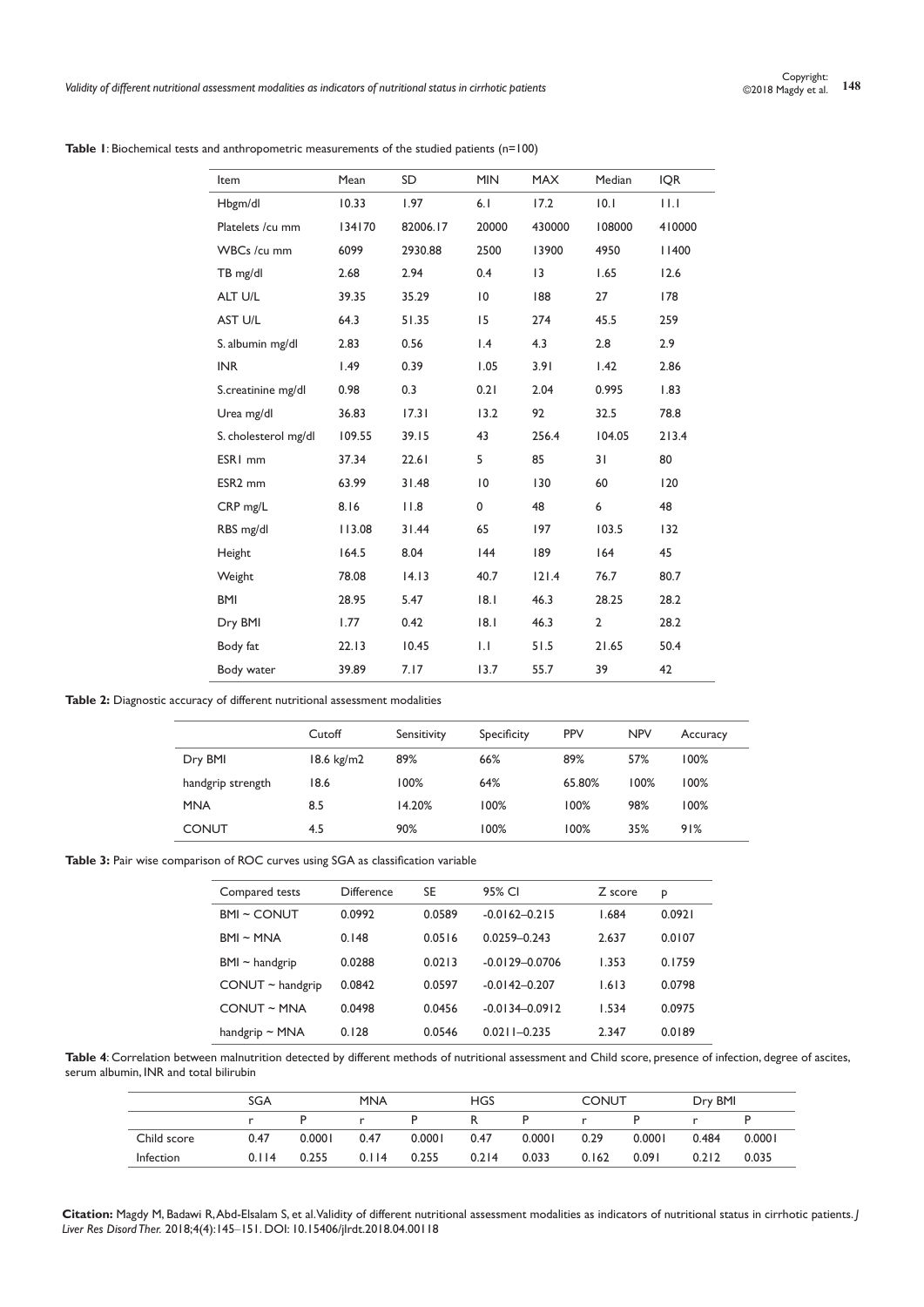Table Continued

|                 | <b>SGA</b> |        | <b>MNA</b> |        | <b>HGS</b> |        | <b>CONUT</b> |        | Dry BMI |        |
|-----------------|------------|--------|------------|--------|------------|--------|--------------|--------|---------|--------|
|                 |            | Þ      |            | P      | R          | P      |              | Þ      |         |        |
| Ascites         | 0.173      | 0.08   | 0.173      | 0.173  | 0.227      | 0.024  | 0.190        | 0.047  | 0.194   | 0.053  |
| Serum albumin   | $-0.49$    | 0.0001 | $-0.49$    | 0.0001 | $-0.55$    | 0.0001 | $-0.75$      | 0.0001 | $-0.44$ | 0.0001 |
| <b>INR</b>      | 0.205      | 0.04   | 0.205      | 0.04   | 0.188      | 0.061  | 0.279        | 0.005  | 0.121   | 0.229  |
| Total bilirubin | 0.376      | 0.0001 | 0.376      | 0.0001 | 0.288      | 0.004  | 0.392        | 0.0001 | 0.192   | 0.055  |

# **Discussion**

Our In this study, we aimed firstly to identify the most efficient tool to assess nutritional state in cirrhotic patients. SGA is the most popular method used in evaluation of nutritional state in hospitalized patients.10,11 Considering that there is no gold standard test, we used SGA as a reference test.

Using Subjective global assessment (SGA), 88% of our cirrhotic patients were malnourished. This was higher than prevalence reported by Reyes<sup>19</sup> (77%) and García-Rodríguez<sup>20</sup> (50.9%). This higher prevalence may be attributed to the difference in nutritional habits and lacking regular nutritional evaluation of cirrhotic patients in Egypt.

The severity of chronic liver disease, according to the Child–Pugh classification is correlated to their degree of malnutrition.<sup>21</sup> This was true for our patients as a significant positive correlation was found between the degree of malnutrition according to SGA and the child score.

To overcome the long questioner of SGA, reduced forms were developed. Among them Mini-nutritional assessment (MNA) is the commonest. It is the most-established tool internationally to evaluate nutritional status in older people.<sup>7</sup> We had used it to assess nutritional status in cirrhotic patients. It was reported that MNA correlated well with nutritional intake and with anthropometric and biological nutritional parameters in tested individuals.22 According to MNA, it was found that the number of malnourished patients was 88%. In our study MNA was able to detect 100% of SGA diagnosed malnourished patients. It was very useful to get the same results obtained with SGA with shorter and easier tool. Our results were in accordance with Yasutake<sup>23</sup> who found MNA equal or better than SGA. The severity of liver disease generally correlates with the severity of malnutrition, and protein-calorie malnutrition correlates with worsening of clinical outcome.24 This was in accordance with our study, results which showed as we find a significant positive correlation between the degrees of malnutrition according to MNA the severity of chronic liver disease, according to the Child–Pugh classification.

However, both SGA and MNA had limitations of subjectivity. This is considered a true limitation of the test especially makes the test useless when the patient has some difficulty in reporting their nutritional history adequately.<sup>25</sup> This may necessitate the use of more objective tests.

Controlling nutritional status (CONUT) is considered to be an objective tool to assess the degree of malnutrition in cirrhotic patients. It has sensitivity of 90% and specificity of 100% for detection of malnutrition in our patients. This was in accordance with García-Rodríguez<sup>20</sup> who considered CONUT a very good test to assess degree of malnutrition in cirrhotic patients with sensitivity 75% and specificity 78.57%.

Cholongitas<sup>26</sup> considered the value of CONUT closely associated with severity of chronic liver disease, and one of the most predictive factors for prognosis in cirrhotic patients. In our study there was positive correlation between degree of malnutrition as assessed by CONUT score and severity of chronic liver disease according to Child–Pugh classification. This was in accordance with Taniguchi<sup>27</sup> who reported similar results.

Controlling nutritional status (CONUT) was an objective test, relatively cheap, had no sophisticated parameters, easily performed and interpreted. All these factors added to its high accuracy render it a very useful tool in assessment of male nutrition in our patients.

However, CONUT may be affected in cirrhotic patients due to the pathology of liver itself which affects the values of albumin and cholesterol (2 of its 3 parameters).This makes lymphocytes the main parameter related to protein depletion and malnutrition indicator).<sup>20</sup>

Figueiredo<sup>28</sup> suggested that screening for body cell mass (BCM) depletion and attenuated muscle function can be measured by Hand grip strength (HGS). In our study, handgrip strength measurement was a very good test for detection of malnourished patients with sensitivity 100% and specificity 64% at cut off value 18.6 kg when compared with SGA. This was in accordance with Daphnee<sup>29</sup> who considered HGS a reliable, non-invasive and cost-effective tool to identify malnutrition in cirrhotic patients at cut off value19.5 kg with sensitivity and specificity 67% and 75% respectively. The difference in cut off value of this study and our results may be due to difference in type of handgrip dynamometer used, as Daphnee used Hydraulic Hand Grip Dynamometer while we used portable handgrip Dynamometer.

Our results were in agreement with another study where handgrip strength had a sensitivity and specificity of 86.7% and 70.2%, respectively, for identifying cirrhotic patients with malnutrition.<sup>30</sup> HGS has been found to identify 63% of malnourished cirrhotic patients, which is superior to the SGA in the same patients.3 The test is simple and a significant advantage is that the grip strength value is an independent predictor of cirrhosis decompensation.<sup>31</sup>

In our study, the presence of malnutrition as assessed by HGS was positively correlated to severity of chronic liver disease. Similar results were obtained by Sharma<sup>32</sup>. It was also associated with increased incidence of infection. This was in accordance with Johnson et al who stated that HGS can predict complications like infection better than the BMI and the SGA.33This may be attributed to the augmented effect of cirrhosis and infection which both produce sarcopenia with subsequent weakness of handgrip strength. This explanation is supported by Reid<sup>34</sup> who stated that Infection affects muscle metabolism (inflammatory cytokines and endotoxemia results in increased muscle proteolysis) which resulted in muscle weakness. Handgrip strength is objective, cheap, easy to perform, does not necessitate skilled personnel, and lastly it is considered another quantitative method to assess malnutrition.

So, in conclusion, in our study; using SGA as reference standard: MNA, CONUT, and handgrip strength were the best alternative tests to be used in cirrhotic patients. BMI was not accurate, but using the interpretation values of dry BMI increased its accuracy. There was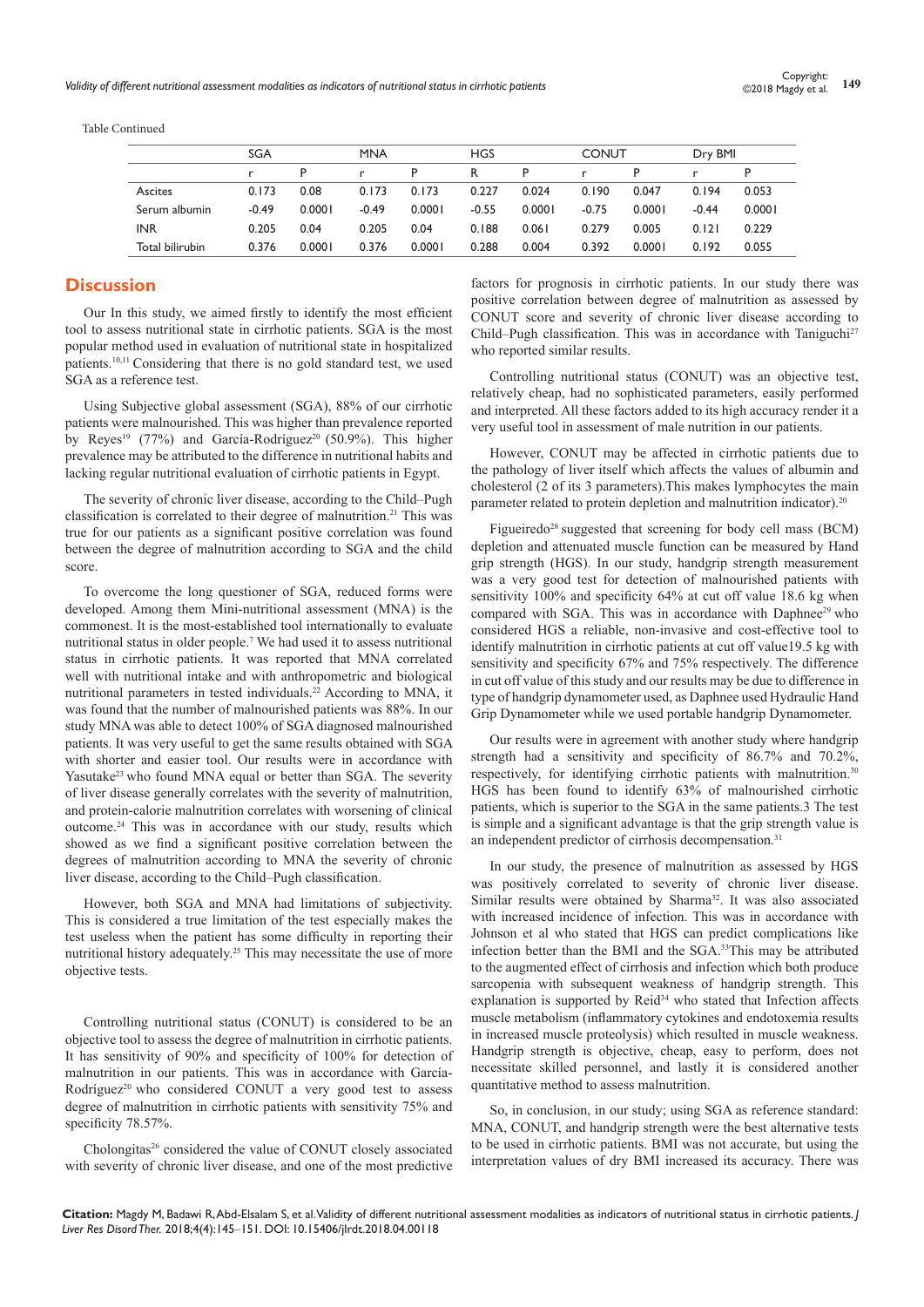strong association between the degree of malnutrition and the degree of decompensation.

However, this study has some limitations. The sample size was small, the study was conducted on a selected group of patients with cirrhosis limiting its generalizing ability to all cirrhotic patients especially those with grade III and IV hepatic encephalopathy.

We recommend the use of Handgrip strength (HGS) to evaluate the nutritional status of the cirrhotic patients as it is non-subjective, not lab dependant, cheap and easy method with high accuracy.

## **Acknowledgment**

None.

# **Conflict of interest**

The authors declare that they have no competing interests.

#### **References**

- 1. [O'Brien A, Williams R. Nutrition in end-stage liver disease:](https://www.ncbi.nlm.nih.gov/pubmed/18471550)  [principles and practice.](https://www.ncbi.nlm.nih.gov/pubmed/18471550) *Gastroenterology*. 2008;134:1729–1740.
- 2. [Cheung K, Lee SS, Raman M. Prevalence and mechanisms of](https://www.ncbi.nlm.nih.gov/pubmed/21893127)  [malnutrition in patients with advanced liver disease, and nutrition](https://www.ncbi.nlm.nih.gov/pubmed/21893127)  management strategies. *[Clin Gastroenterol Hepatol.](https://www.ncbi.nlm.nih.gov/pubmed/21893127)* 2012;10:117– [25.](https://www.ncbi.nlm.nih.gov/pubmed/21893127)
- 3. [Alvares-da-Silva MR, Reverbel da Silveira T. Comparison between](https://www.ncbi.nlm.nih.gov/pubmed/15723736)  [handgrip strength, subjective global assessment, and prognostic](https://www.ncbi.nlm.nih.gov/pubmed/15723736)  [nutritional index in assessing malnutrition and predicting clinical](https://www.ncbi.nlm.nih.gov/pubmed/15723736)  [outcome in cirrhotic outpatients.](https://www.ncbi.nlm.nih.gov/pubmed/15723736) *Nutrition*. 2005;21:113–117.
- 4. [Merli M, Lucidi C, Giannelli V. Cirrhotic patients are at risk for](https://www.ncbi.nlm.nih.gov/pubmed/20621200)  [health care-associated bacterial infections.](https://www.ncbi.nlm.nih.gov/pubmed/20621200) *Clin Gastroenterol Hepatol*[. 2010;8:979–985](https://www.ncbi.nlm.nih.gov/pubmed/20621200).
- 5. [Matos C, Porayko MK, Francisco-Ziller N, DiCecco S. Nutrition and](https://www.ncbi.nlm.nih.gov/pubmed/12394227)  chronic liver disease. *[J Clin Gastroenterol.](https://www.ncbi.nlm.nih.gov/pubmed/12394227)* 2002;35:391–397.
- 6. [Cornier MA, Després JP, Davis N, et al. Assessing adiposity:](https://www.ncbi.nlm.nih.gov/pubmed/21947291)  [a scientific statement from the American Heart Association.](https://www.ncbi.nlm.nih.gov/pubmed/21947291)  *Circulation.* [2011;124:1996–2019.](https://www.ncbi.nlm.nih.gov/pubmed/21947291)
- 7. Bauer JM, Kaiser MJ, [Anthony P, Guigoz Y, Sieber CC.](https://www.ncbi.nlm.nih.gov/pubmed/18682590) The Mini [Nutritional Assessment—its history, today's practice, and future](https://www.ncbi.nlm.nih.gov/pubmed/18682590)  perspectives. *Nutr Clin Pract.* [2008;23:388–396.](https://www.ncbi.nlm.nih.gov/pubmed/18682590)
- 8. [Campillo B, Richardet JP, Bories PN. Validation of body mass index](https://www.ncbi.nlm.nih.gov/pubmed/17075467)  [for the diagnosis of malnutrition in patients with liver cirrhosis.](https://www.ncbi.nlm.nih.gov/pubmed/17075467)  *[Gastroenterol Clin Biol](https://www.ncbi.nlm.nih.gov/pubmed/17075467)*. 2006;30:1137–1143.
- 9. Campillo B, Preedy VR, Lakshman SR, Srirajaskanthan R, Watson RR. Assessment of Nutritional Status and Diagnosis of Malnutrition in Patients with Liver Disease. *Nutrition, diet therapy, and the liver,* Taylor & Francis Group CRC, Boca Raton, 2010:33–36.
- 10. [da Silva Fink J, Daniel de Mello P, Daniel de Mello E. Subjective](https://www.ncbi.nlm.nih.gov/pubmed/25596153)  [global assessment of nutritional status—a systematic review of the](https://www.ncbi.nlm.nih.gov/pubmed/25596153)  literature. *Clin Nutr.*[2015;34:785–92.](https://www.ncbi.nlm.nih.gov/pubmed/25596153)
- 11. [Correia MI, Perman MI, Waitzberg DL. Hospital malnutrition in](https://www.ncbi.nlm.nih.gov/pubmed/27499391)  [Latin America: A systematic review.](https://www.ncbi.nlm.nih.gov/pubmed/27499391) *Clinical nutrition*. 2017;36: [958–967.](https://www.ncbi.nlm.nih.gov/pubmed/27499391)
- 12. [Plauth M, Cabré E, Riggio O, Assis-Camilo M, Pirlich M, Kondrup](https://www.ncbi.nlm.nih.gov/pubmed/16707194)  [J. ESPEN guidelines on enteral nutrition: liver disease.](https://www.ncbi.nlm.nih.gov/pubmed/16707194) *Clin Nutr.* [2006;25:285–294.](https://www.ncbi.nlm.nih.gov/pubmed/16707194)
- 13. [Tai ML, Goh KL, Mohd-Taib SH, Rampal S, Mahadeva S.](https://www.ncbi.nlm.nih.gov/pubmed/20576106)  [Anthropometric, biochemical and clinical assessment of malnutrition](https://www.ncbi.nlm.nih.gov/pubmed/20576106)  [in Malaysian patients with advanced cirrhosis.](https://www.ncbi.nlm.nih.gov/pubmed/20576106) *Nutr J*. 2010;9:1–7.
- 14. Pérez-Reyes E, Rivera-Sánchez J, Servín-Caamaño AI, Pérez-Torres E, Abdo-Francis JM, Higuera-de la Tijera F. Malnutrition is related to a higher frequency of serious complications in patients with cirrosis. *Rev Med Hosp Gen Méx.* 2016;79:11–6.
- 15. [Makhija S, Baker J. The Subjective Global Assessment: a review of](https://www.ncbi.nlm.nih.gov/pubmed/18682592)  [its use in clinical practice.](https://www.ncbi.nlm.nih.gov/pubmed/18682592) *Nutr Clin Pract.* 2008;23:405–409.
- 16. Kaiser MJ, [Bauer JM, Ramsch C, et al. MNA-International Group.](https://www.ncbi.nlm.nih.gov/pubmed/19812868)  [Validation of the Mini Nutritional Assessment short-form \(MNA-](https://www.ncbi.nlm.nih.gov/pubmed/19812868)[SF\): a practical tool for identification of nutritional status.](https://www.ncbi.nlm.nih.gov/pubmed/19812868) *J Nutr Health Aging*[. 2009;13\(9\):782–788](https://www.ncbi.nlm.nih.gov/pubmed/19812868).
- 17. [Roberts HC, Denison HJ, Martin HJ, et al. A review of the](https://www.ncbi.nlm.nih.gov/pubmed/21624928)  [measurement of grip strength in clinical and epidemiological studies:](https://www.ncbi.nlm.nih.gov/pubmed/21624928)  [towards a standardised approach.](https://www.ncbi.nlm.nih.gov/pubmed/21624928) *Age Ageing*. 2011;40:423–429.
- 18. [Ulíbarri J, Madroño G, de Villar N, et al. "CONUT: a tool](https://www.ncbi.nlm.nih.gov/pubmed/15762418)  [for controlling nutritional status. First validation in a hospital](https://www.ncbi.nlm.nih.gov/pubmed/15762418)  population, *[NutricionHospitalaria](https://www.ncbi.nlm.nih.gov/pubmed/15762418)* 2005;20:38–45.
- 19. Reyes PE, Sánchez RJ , Caamaño SA, Pérez-Torresa E, Abdo-Francisa JM, Higuera-de la Tijeraa F. Malnutrition is related to a higher frequency of serious complications in patients with cirrhosis. *Revista Médicadel Hospital General de México*. 2016;79:11–6.
- 20. [García -Rodríguez MT, López-Calviño B, Piñón-Villar MDC, et al.](https://www.ncbi.nlm.nih.gov/pubmed/28549896)  [Concordance among methods of nutritional assessment in patients](https://www.ncbi.nlm.nih.gov/pubmed/28549896)  [included on the waiting list for liver transplantation.](https://www.ncbi.nlm.nih.gov/pubmed/28549896) *J Epidemiol.*  [2017;27\(10\):469–475.](https://www.ncbi.nlm.nih.gov/pubmed/28549896)
- 21. [Mendenhall CL, Roselle GA, Gartside P, Moritz T. Relationship](https://www.ncbi.nlm.nih.gov/pubmed/7573786)  [of protein calorie malnutrition to alcoholic liver disease: a re](https://www.ncbi.nlm.nih.gov/pubmed/7573786)[examination of data from two veteran administration cooperative](https://www.ncbi.nlm.nih.gov/pubmed/7573786)  studies. *[Alcohol Clin Exp Res.](https://www.ncbi.nlm.nih.gov/pubmed/7573786)* 1995;19:635–641.
- 22. [Du H, Liu B, Xie Y, et al. Comparison of different methods for](https://www.ncbi.nlm.nih.gov/pubmed/28693149)  [nutrition assessment in patients with tumors.](https://www.ncbi.nlm.nih.gov/pubmed/28693149) *Oncology Letters* [2017;14\(1\):165–170](https://www.ncbi.nlm.nih.gov/pubmed/28693149).
- 23. [Yasutake K, Bekki M, Ichinose M, et al. Assessing current nutritional](https://www.ncbi.nlm.nih.gov/pubmed/22705430)  [status of patients with HCV-related liver cirrhosis in the compensated](https://www.ncbi.nlm.nih.gov/pubmed/22705430)  stage. *[Asia Pac J Clin Nutr.](https://www.ncbi.nlm.nih.gov/pubmed/22705430)* 2012;21(3):400–405.
- 24. Panagaria N, Varma K,Nijhawan S, Rai RR. Nutritional status and quality of life at varying degrees of clinical severity of chronic liver disease". *Nutrition & Food Science* 2010;40:581–590.
- 25. [Aidos MED, Fernandes SA, Nunes FF, et al. One-year follow-up of](http://www.redalyc.org/pdf/3092/309245772003.pdf)  [the nutritional status of patients undergoing liver transplantation.](http://www.redalyc.org/pdf/3092/309245772003.pdf) *Nutr Hosp*[. 2016;33:8–13.](http://www.redalyc.org/pdf/3092/309245772003.pdf)
- 26. Cholongitas E, Papa theodoridis GV, [Vangeli M, Terreni N, Patch](https://onlinelibrary.wiley.com/doi/epdf/10.1111/j.1365-2036.2005.02691.x)  [D, Burroughs A. Systematic review: the model for end-stage liver](https://onlinelibrary.wiley.com/doi/epdf/10.1111/j.1365-2036.2005.02691.x)  [disease–should it replace Child-Pugh's classification for assessing](https://onlinelibrary.wiley.com/doi/epdf/10.1111/j.1365-2036.2005.02691.x)  prognosis in cirrhosis? *[Aliment Pharmacol Ther.](https://onlinelibrary.wiley.com/doi/epdf/10.1111/j.1365-2036.2005.02691.x)* 2005;22:1079– [1089.](https://onlinelibrary.wiley.com/doi/epdf/10.1111/j.1365-2036.2005.02691.x)
- 27. [Taniguchi E, Kawaguchi T, Otsuka M, et al. Nutritional assessments](https://www.ncbi.nlm.nih.gov/pubmed/22827610)  [for ordinary medical care in patients with chronic liver disease.](https://www.ncbi.nlm.nih.gov/pubmed/22827610)  *Hepatol Res.* [2013;43\(2\):192–199.](https://www.ncbi.nlm.nih.gov/pubmed/22827610)
- 28. [Figueiredo FA, Dickson ER, Pasha TM, et al. Utility of standard](https://www.ncbi.nlm.nih.gov/pubmed/10980056)  [nutritional parameters in detecting body cell mass depletion in](https://www.ncbi.nlm.nih.gov/pubmed/10980056)  [patients with end-stage liver disease.](https://www.ncbi.nlm.nih.gov/pubmed/10980056) *Liver Transpl*. 2000;6:575–581.
- 29. [Daphnee DK, John S, Vaidya A, Khakhar A, Bhuvaneshwari S,](https://clinicalnutritionespen.com/article/S2405-4577(16)30342-4/abstract)  [Ramamurthy A. Hand grip strength: A reliable, reproducible,](https://clinicalnutritionespen.com/article/S2405-4577(16)30342-4/abstract)  [cost-effective tool to assess the](https://clinicalnutritionespen.com/article/S2405-4577(16)30342-4/abstract) nutritional status and outcomes of cirrhotics [awaiting liver transplant.](https://clinicalnutritionespen.com/article/S2405-4577(16)30342-4/abstract) *Clinical Nutrition ESPEN*. [2017;19:49–53.](https://clinicalnutritionespen.com/article/S2405-4577(16)30342-4/abstract)
- 30. [Matos C, Porayko MK, Francisco-ZillerN, DiCecco S. Nutrition and](https://www.ncbi.nlm.nih.gov/pubmed/12394227)  chronic liver disease. *[J Clin Gastroenterol.](https://www.ncbi.nlm.nih.gov/pubmed/12394227)* 2002;35:391–397.

**Citation:** Magdy M, Badawi R, Abd-Elsalam S, et al. Validity of different nutritional assessment modalities as indicators of nutritional status in cirrhotic patients. *J Liver Res Disord Ther.* 2018;4(4):145‒151. DOI: [10.15406/jlrdt.2018.04.00118](https://doi.org/10.15406/jlrdt.2018.04.00118)